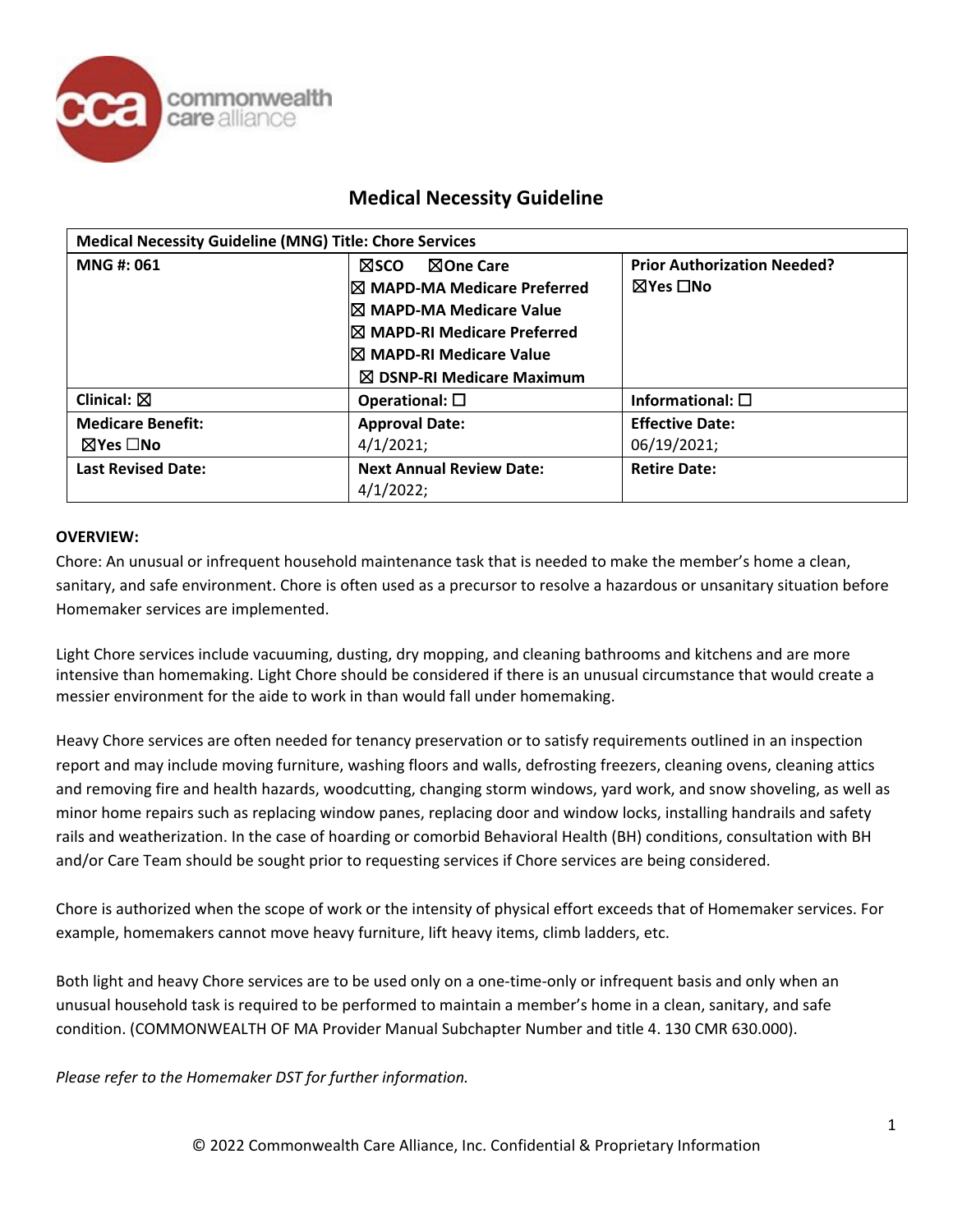

**Specialized Chore**: A limited number of Chore providers will clean homes in hazardous or severely unsanitary conditions, such as hoarding situations, preparing an infested home for pest extermination<sup>1</sup>, and removing human and animal waste.

#### **DECISION GUIDELINES:**

**Clinical Eligibility:** To be eligible to receive Chore, the member must have a medical, cognitive, or behavioral health related disability that impairs the member's ability to address or correct the environmental concerns independently. The care team must identify the condition or syndrome that underlies the disability, as well as the nature of the functional impairment.

**Determination of need:** To receive Chore, the authorizing clinician must determine that the condition of the home poses a significant risk to health or safety or well-being of the member, and that the guidelines for limitations and exclusions have been met.

#### **LIMITATIONS/EXCLUSIONS:**

- Chore may not be provided to the benefit of non-disabled household members, for example, cleaning common areas or laundry for other persons living in the home.
- Chore is provided only when neither the member nor anyone else in the household can perform or provide for it, and where no other relative, caregiver, landlord, community/volunteer agency, or third-party agency, e.g., DMA Adult Community Clinical Services, Community Support Program worker, and Commission for the Blind,or third-party payer is capable of or responsible for its provision.
- Chore may not be provided if the member resides in a provider-operated dwelling, such as a Group Home or Assisted Living Residence, or if the member receives Adult Foster Care.
- Moving expenses are not covered.
- Chore services are limited to 12-hours per calendar year.
- Chore services are episodic and not intended to be used as an ongoing service.
- Chore is not to be used for routine cleaning.

#### **KEY CARE PLANNING CONSIDERATIONS:**

- Chore can be used for the removal of heavy and excessive items to make the member's home a clean,sanitary, and safe environment or to resolve a hazardous or unsanitary situation.
- If the member requires assistance with ongoing maintenance of the home, another service such asHomemaker should be authorized.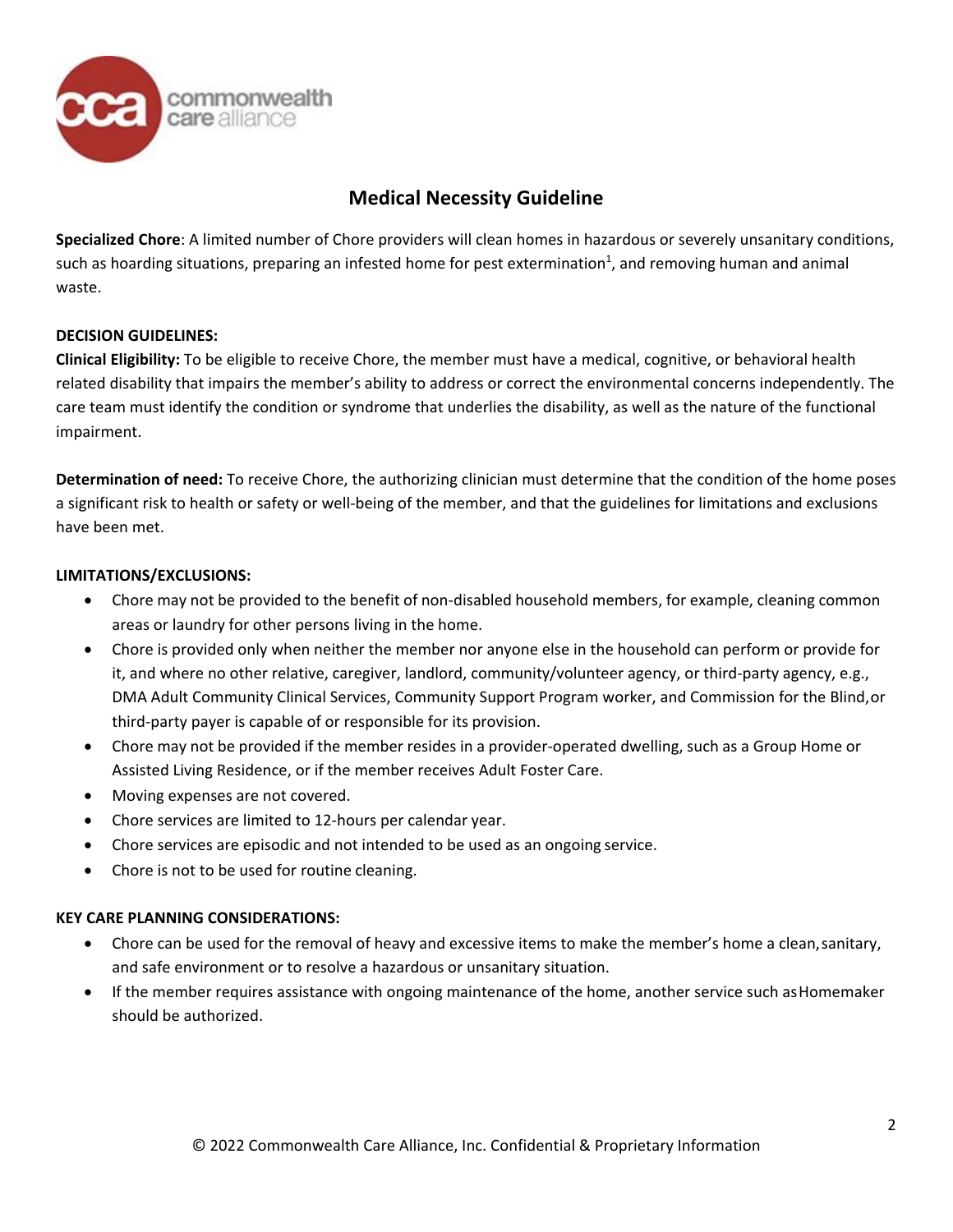

- Care planning must address underlying causes of the need for Chore as appropriate. for example, hoarding. To prevent recurring hazardous conditions in the home the care team should consult with the Behavioral Health clinician and the Health Outreach Worker (HOW) on the Care team prior to requesting services.
- SCO members on the Frail Elder Waiver (FEW) may require this service in their care plan to remain eligible for the waiver. This service may be approved as an exception to existing limitations/exclusions in those instances. Consult with the GSSC for additional information.

#### **Process**

In the case of hoarding or comorbid Behavioral Health conditions, consultation with BH and/or Care Team should be sought prior to requesting services if Chore services are being considered.

- 1. Case Conference Lead: The Case Conference Lead is the *Requestor* of the Case Conference. The person who is the Case Conference Lead is responsible for entering the Case Conference Activity. The Case Conference Lead is also tasked to present the case at the beginning of the Inter-disciplinary team Case Conference. Examples of team members who may act as a Case Conference Lead include Care Partner, Community RN, Community Advanced Practice Clinician, Clinical Manager, Medical Director, or any member of the interdisciplinary team. LTSCs and GSSCs must be included in the Case Conference.
- 2. To inform the Utilization Management team, a note must be included within the authorization indicating thata case conference occurred with the date, outcome and recommendation noted.

*See Case Conference SOP for further information.*

#### **AUTHORIZATION:**

Chore requires prior authorization. Authorization decisions must be made based on an in-person, in-home assessment of the member and his/her environment, as well as any other relevant information, e.g., medical diagnoses. (Assessments conducted by contract RNs may contribute information to the decision process, but do not meet the requirement for an in-home assessment.) Care team members, such as GSSCs, Health Outreach Workers and Long Term Supports Coordinators, may evaluate clinical eligibility Chore, and should review a service plan with the Care Partner. The Care Partner/GSSC would then complete the authorization process reflecting the outcome of the case conference as appropriate.

S5120 Light Chore Services per 15 minutes S5121 Heavy Chore Services per 15 minutes (Per Diem)

#### **REGULATORY NOTES:**

COMMONWEALTH OF MA Provider Manual Subchapter Number and title 4. 130 CMR 630.412